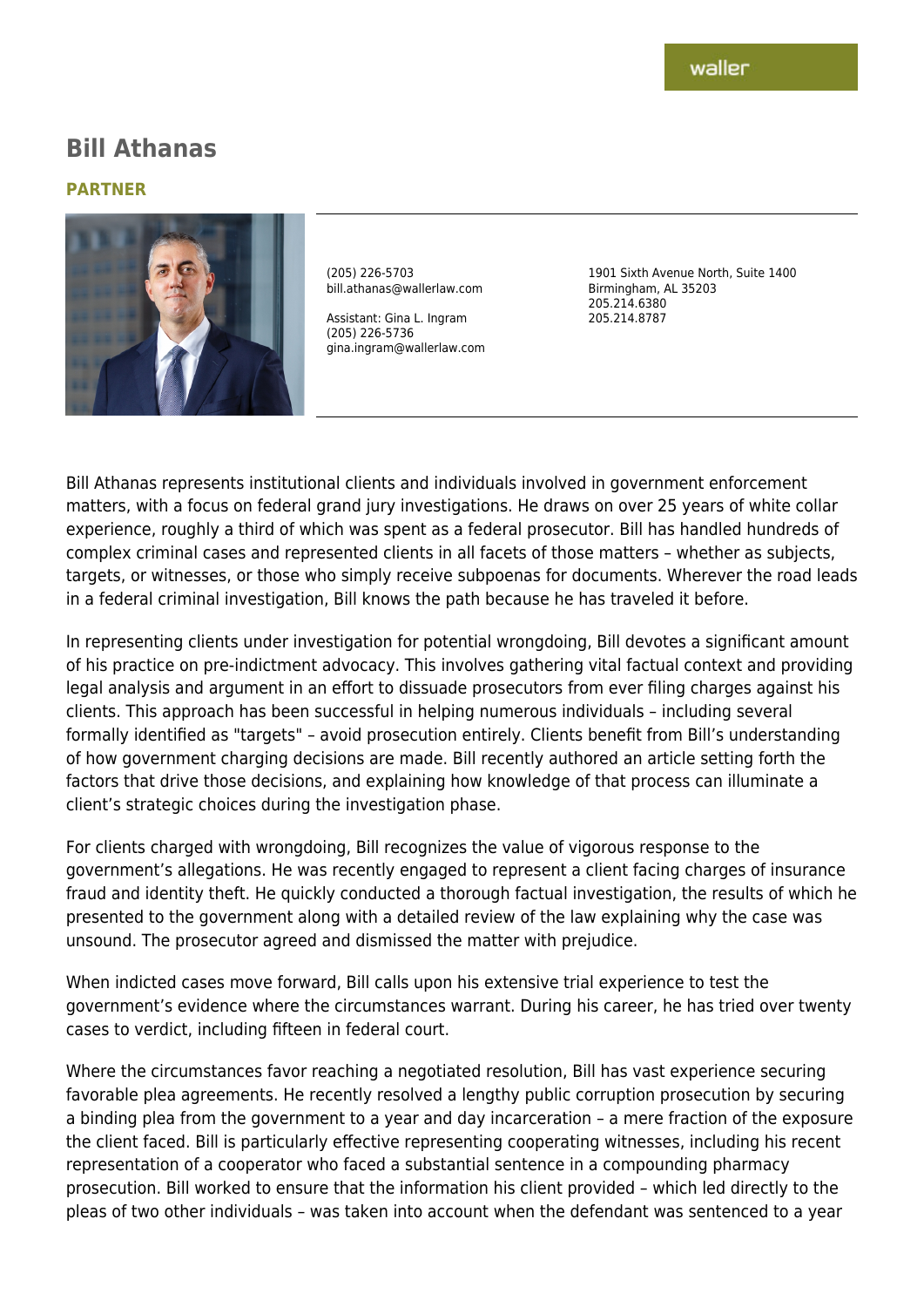of incarceration. Once again, this sentence was a mere fraction of the sentence faced. Bill recently published an article in The Champion, the official publication of the National Association of Criminal Defense Lawyers, detailing this process.

In addition to this work, Bill regularly counsels institutional clients on compliance measures calculated to help ensure full compliance with applicable law. Bill has worked extensively in anti-corruption matters, where his in-depth knowledge of the Foreign Corrupt Practices Act (FCPA) enables him to counsel clients engaged in international business. Bill's experience includes handling FPCA cases as a prosecutor and advising companies in a wide range of industries, including manufacturing, gaming, pharmaceutical, automotive, apparel, resource extraction and professional sports. As part of this work, he regularly provides training for key employees, creates and enhances anti-corruption policies and protocols, conducts internal investigations and provides day-to-day advice and counsel as anticorruption issues arise.

Additionally, Bill conducts internal investigations on behalf of clients in the healthcare, manufacturing and financial services industries – whether as part of ongoing government inquiries or otherwise. Bill has written and lectured extensively on how to conduct internal investigations efficiently and effectively, and in a manner which inspires the confidence of prosecutors and regulators. Bill's prosecutorial experience helps him maximize his corporate clients' ability to recover for harm suffered as a result of wrongdoing by internal or external actors.

### **EXPERIENCE**

### **Client secures non-prosecution agreement in major fraud prosecution**

Secured a non-prosecution agreement for an individual in an investigation conducted by the U.S. Attorney's Office for the Southern District of New York which produced a major securities fraud indictment.

**Pharmacy employees face federal RICO suit**

Defending a group of employees against a federal RICO suit filed by a manufacturer of blood glucose test strips.

### **Former EPA official faces public corruption prosecution**

Currently defending Onis "Trey" Glenn, the former presidentially appointed Region 4 Administrator for the United States Environmental Protection Agency, in defense of alleged violations of the Alabama Ethics Act.

**Multiple employees connected to grand jury investigation in Alabama** Represented individuals in connection with a grand jury investigations conducted by the Alabama Attorney General's Office and the U.S. Attorney's Office for the Northern District of Alabama.

**Publicly traded client connected with grand jury investigation**

Represented a publicly traded client in connection with a grand jury investigation by the U.S.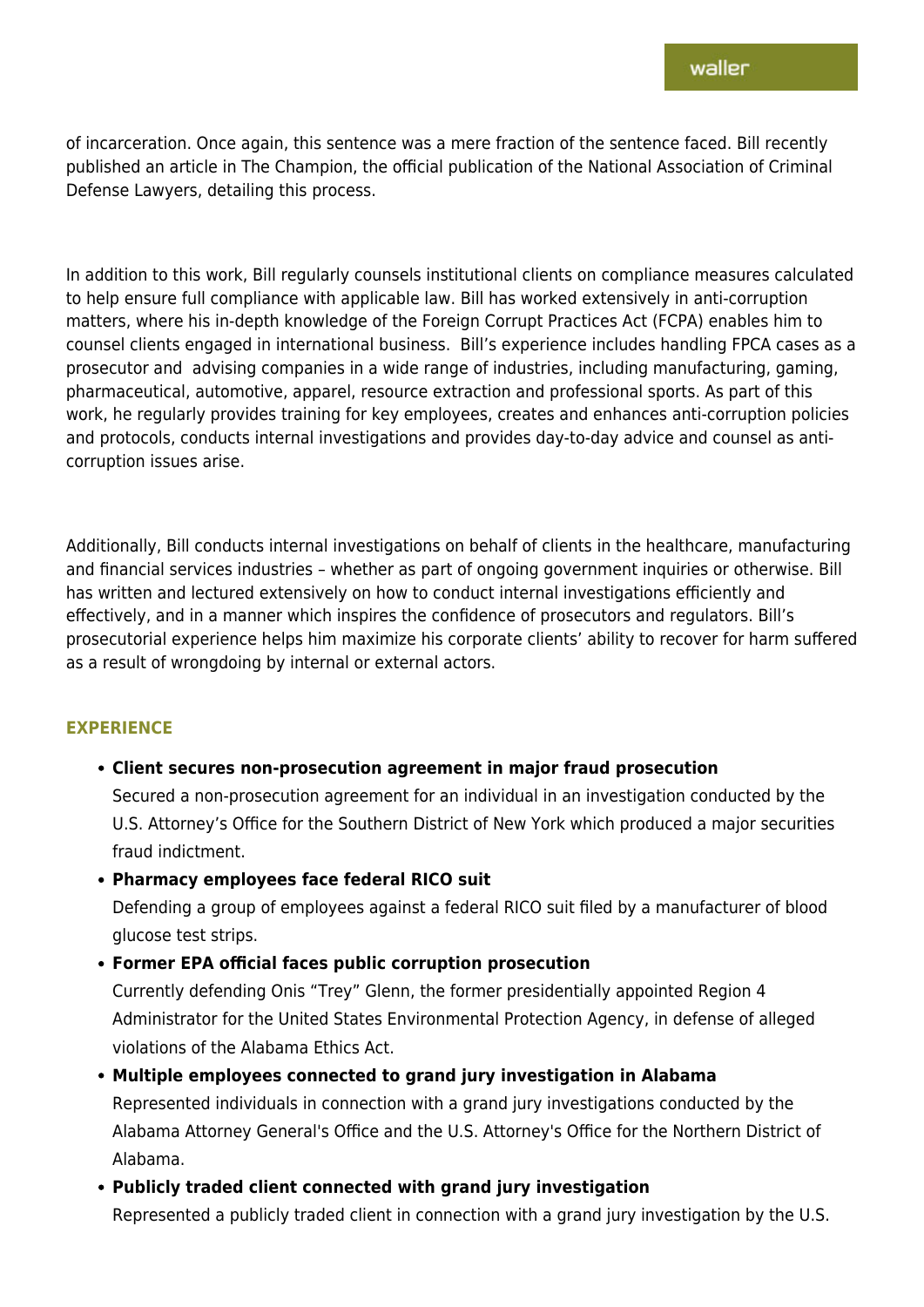Attorney's Office for the Northern District of Georgia.

- **Large privately held client conducts internal investigation regarding misconduct** Conducted an internal investigation for a large, privately held client regarding misconduct by employees.
- **Apparel company files breach of contract dispute** Represented an apparel company in a breach of contract dispute with one of its brands.
- **Laboratory connected with grand jury investigation** Represented a laboratory in connection with a grand jury investigation conducted by the U.S. Attorney for the Middle District of Alabama.
- **Former official connected with investigation of federal "revolving door" statute** Represented a former high level official in connection with an investigation of federal "revolving door" statute.

## **Individual connected to investigation involving public corruption**

Represented an individual in connection with a grand jury investigation by the U.S. Attorney's Office for the Northern District of Georgia involving public corruption.

- **Client investigated by Florida U.S. Attorney regarding violation of federal tax laws** Represented a publicly traded client in connection with a grand jury investigation conducted by the U.S. Attorney for the Southern District of Florida which focused on vendor's violation of federal tax laws.
- **Healthcare provider settles FCA investigation regarding payment for genetic testing** Represented a healthcare provider in connection with ongoing False Claims Act investigation conducted by U.S. Attorney's Office for the Western District of Washington regarding payment for genetic testing.
- **Individual named in connection with criminal investigation** Represented an individual in connection with a criminal investigation being conducted by the Department of Justice Antitrust Division; matter concluded without client being charged.
- **Public company launches internal investigation regarding vendor relationships** Conducted an internal investigation for a publicly traded company regarding alleged improper relationships with vendors.
- **Client involved in internal investigation regarding possible improper billing practices** Conducted an internal investigation for a publicly traded client into complaint about possible improper billing practices.
- **Representation of witnesses in state and federal grand jury investigations** Represented employees of a professional firm in connection with grand jury investigations conducted by the U.S. Attorney's Office for the Northern District of Alabama and the Alabama Attorney General's Office.
- **Healthcare provider charged in federal public corruption investigation** Represent a healthcare provider in defense of an indictment returned in a large federal public corruption investigation.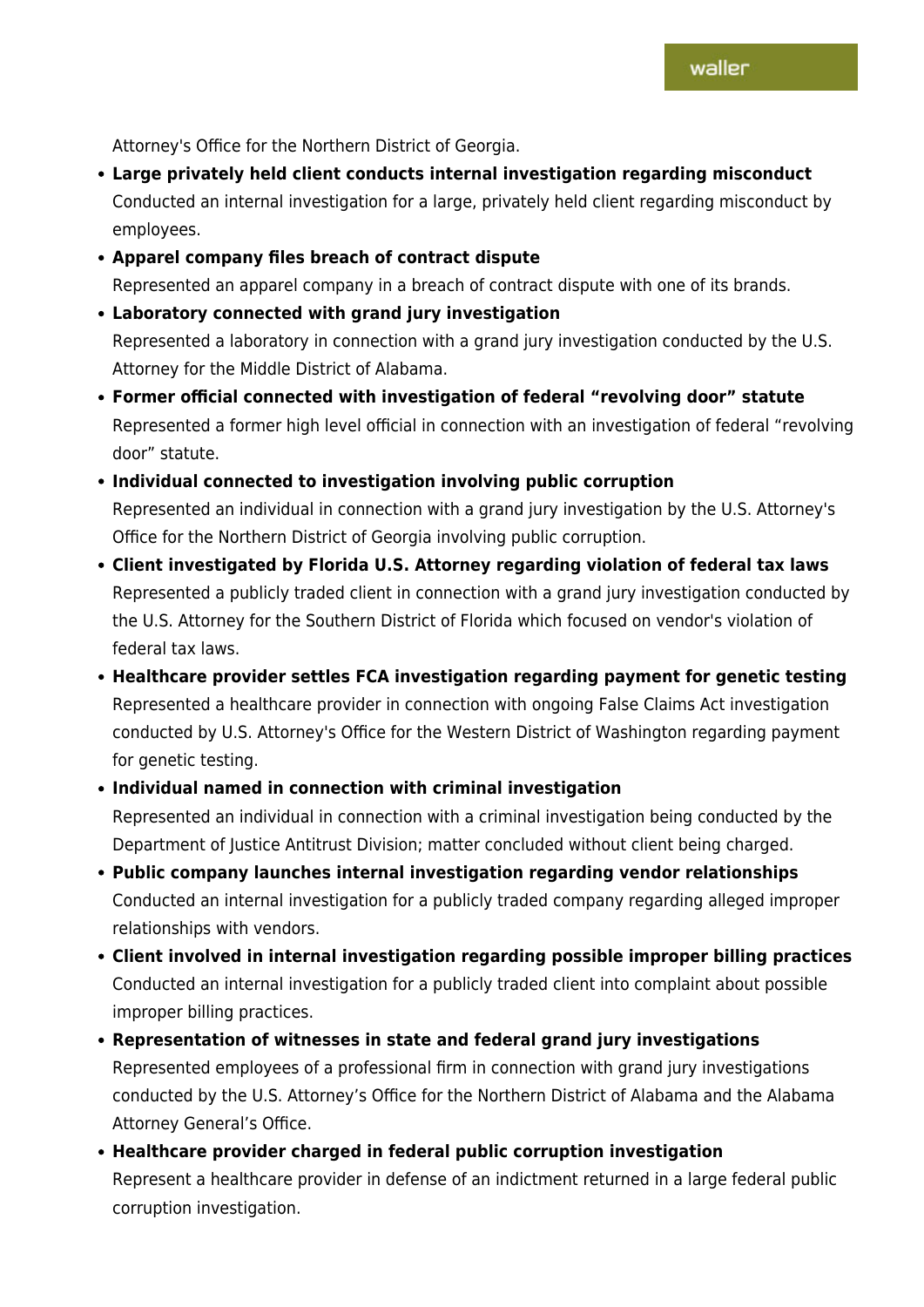- **Client involved in internal investigation related to alleged product quality deficiency** Conducted an internal investigation for a publicly traded client regarding alleged product quality deficiency.
- **Individual involved in DOJ criminal investigation of automobile emissions testing** Represented an individual client in connection with an ongoing Department of Justice criminal investigation of automobile emissions testing of automobiles.
- **Internal investigation conducted on behalf of publicly traded client** Conducted an internal investigation and responded to a federal grand jury subpoena for documents on behalf of publicly traded client in connection with ongoing public corruption investigation of a former public official.
- **Former Governor of Alabama involved with ongoing state and federal criminal investigations**

Represented then-Governor of Alabama in connection with ongoing state and federal criminal investigations and inquiry being conducted by Alabama Ethics Commission.

- **Healthcare provider identified as target of federal grand jury investigation** Represented a healthcare provider identified as target of a federal grand jury investigation conducted by the U.S. Attorney's Office for the Northern District of Alabama; matter closed without any charges against client.
- **Client absolved of federal healthcare criminal investigation** Represented an individual in a criminal case and civil FCA investigation in connections with federal healthcare services. The criminal case closed without any charges filed, and the FCA investigation settled on favorable terms.
- **Public company launches internal investigation concerning alleged improper conduct** Conducted an extensive internal investigation for a publicly traded client concerning alleged improper conduct by a department head.
- **Pharmacy chain investigated due to alleged unlawful distribution of controlled substances**

Represented employees of a pharmacy chain in connection with a grand jury investigation conducted by the U.S. Attorney's Office for the Northern District of Alabama regarding alleged unlawful distribution of Schedule II controlled substances.

**Witnesses deposed in response to CID relating to False Claims Act investigation** Represented witnesses deposed in response to a civil investigative demand (CID) relating to a False Claims Act investigation for a medical practice in South Alabama. The investigation was conducted by U.S. Attorney for the Southern District of Alabama.

# **Dermatology practice subject to a civil enforcement action**

Represented a dermatologist and dermatology practice in a civil enforcement action filed by Department of Justice in the Western District of Tennessee alleging violations of federal False Claims Act. Matter settled for an amount below anticipated defense costs.

**Management services company involved in FCA investigation related to dental claims**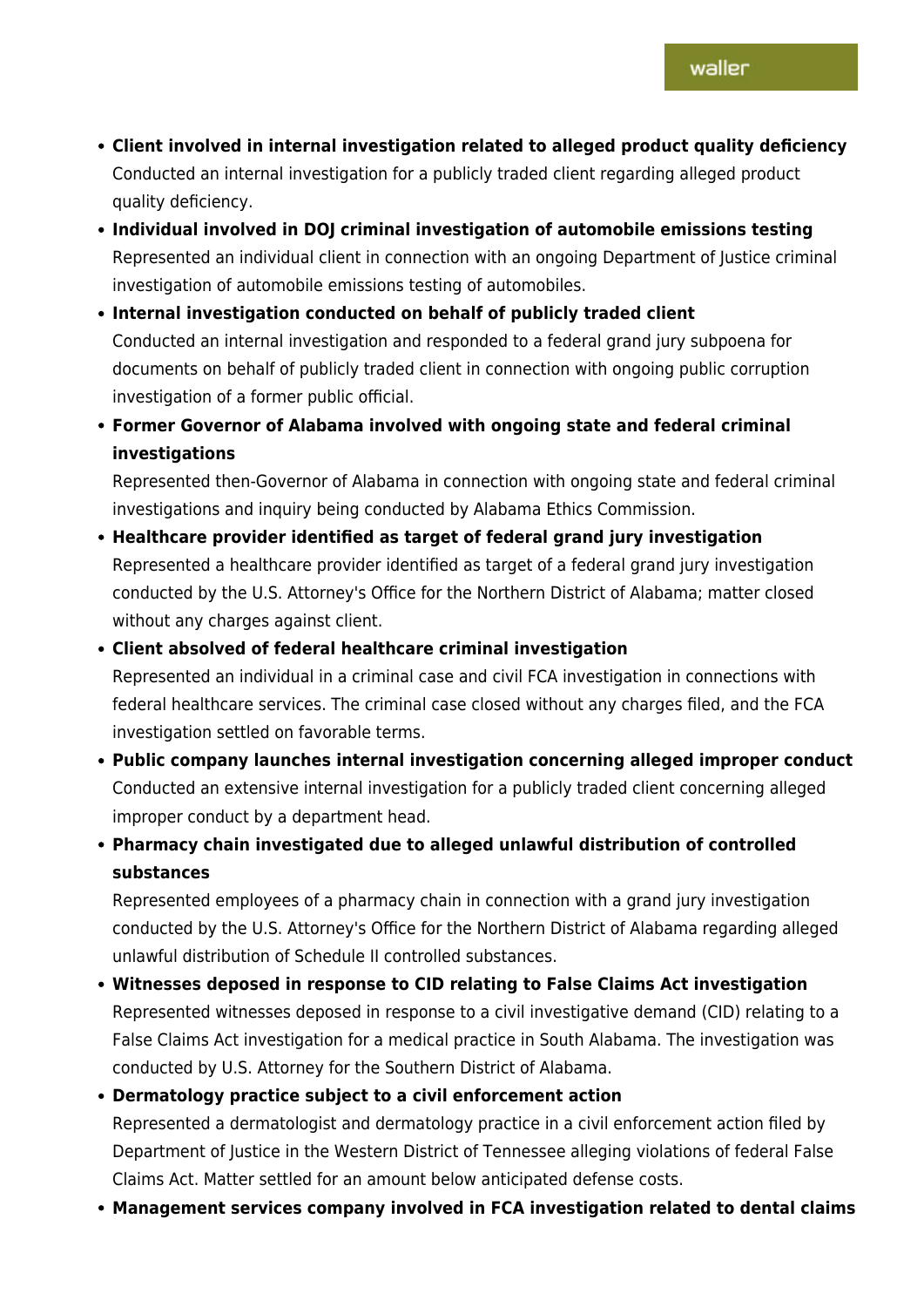Represented a management services company in connection with a federal False Claims Act investigation of dental claims in the Western District of Kentucky.

- **Pain management practice involved in multi-state government investigations** Represented a pain management practice in a federal grand jury investigation conducted by U.S. Attorney for the Eastern District of Louisiana (criminal) and a civil False Claims Act investigation conducted by the U.S. Attorney for the Southern District of New York; both matters closed without any action taken against client.
- **Federal criminal investigation charges dropped for financial institution officer** Represented a financial institution officer identified as target in a federal criminal investigation in the Northern District of Alabama relating to alleged nominee loans; matter closed with no charges filed against client.
- **Medical practice involved in investigation related to Food, Drug and Cosmetic Act violations**

Represented a medical practice in a federal investigation of potential violations of the Federal Food, Drug and Cosmetic Act relating to alleged importation of unapproved and misbranded medications. The criminal investigation was conducted by US Attorney's Office for Eastern District of Virginia. Matter closed with no charges filed.

- **Corporate entities connected to ongoing federal grand jury investigation** Represented multiple corporate entities in ongoing federal grand jury investigation in the Northern District of Alabama regarding alleged improper receipt of federal grant funds.
- **Oncology practice responds to Civil Investigative Demand** Represented an oncology practice in response to a CID issued by the U.S. Attorney's Office for the Southern District of New York.
- **Management service company involved in federal grand jury investigation of dermatology practice**

Advised a management service company regarding a federal grand jury investigation of a dermatology practice for whom it provided management services.

- **Pain management clinic named as target of criminal investigation in Alabama** Represented a pain management clinic named as a target of a criminal investigation conducted by the U.S. Attorney's Office for the Northern District of Alabama. The matter closed with no charges.
- **Former chair of audit committee involved in an SEC investigation** Represented a former chair of a publicly traded company audit committee in SEC investigation regarding alleged securities fraud.
- **CEO charged with federal fraud and tax offenses** Represented a former CEO of a local company charged in the Northern District of Alabama with federal fraud and tax offenses.
- **Several individuals connected to federal securities fraud investigation** Represented individuals in defense of securities fraud federal grand jury investigation in the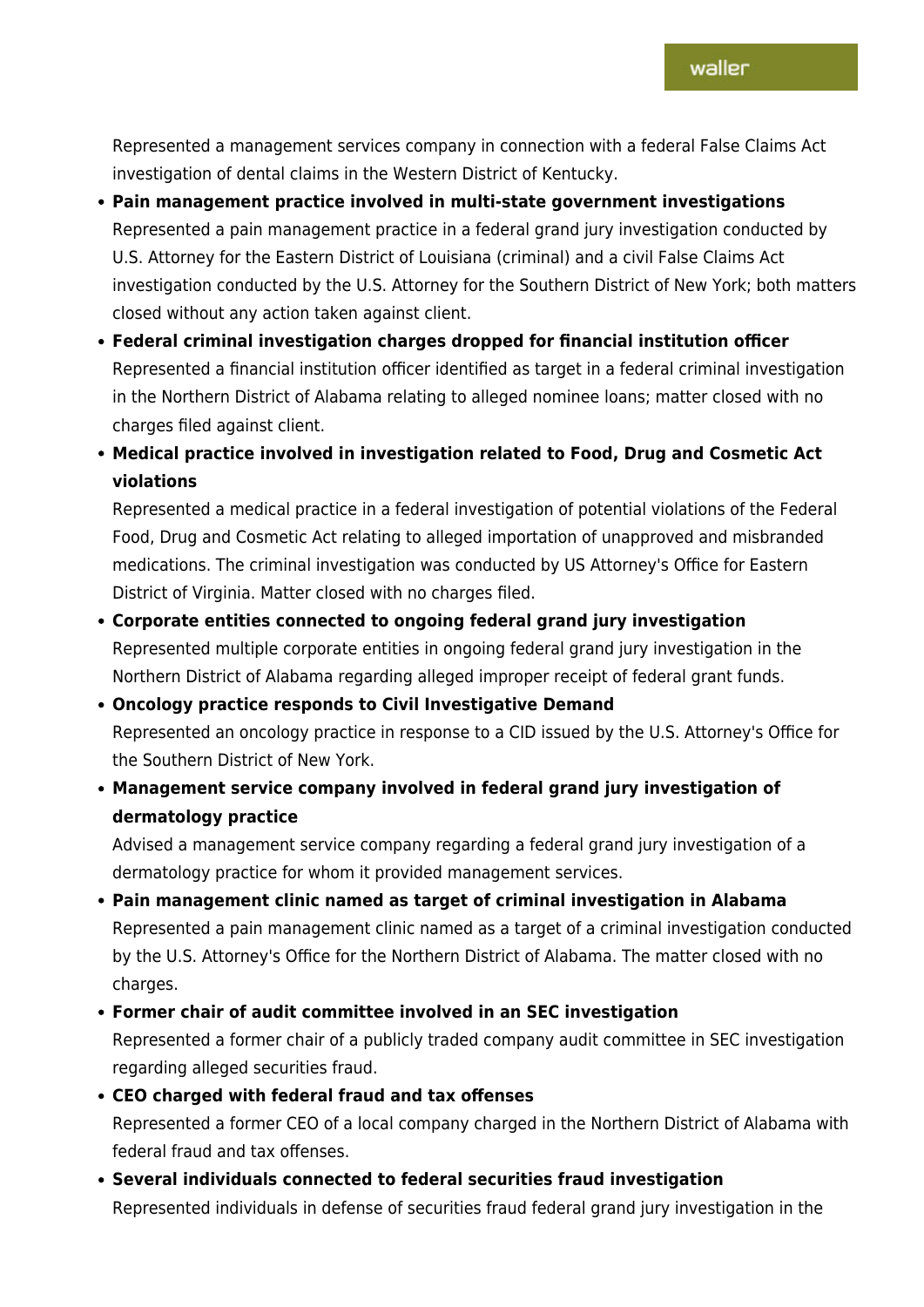Northern District of Alabama; matter closed without any client being charged.

- **Alleged insider trading investigation against individual settled** Represented an individual in a Securities and Exchange Commission investigation regarding alleged insider trading. Matter settled on favorable terms.
- **Individual charged with conspiracy, wire fraud and healthcare fraud** Represented an individual charged with conspiracy, wire fraud and healthcare fraud in the Eastern District of Louisiana.
- **Individual charged with fraud and commercial bribery in Louisiana** Represented an individual charged with fraud and commercial bribery in sentencing proceedings in the Eastern District of Louisiana.
- **Group of officers and directors connected to criminal securities fraud grand jury investigation**

Represented a group of officers and directors of Superior Bancorp in criminal securities fraud grand jury investigation being conducted by the U.S. Attorney for the Northern District of Alabama.

- **Large publicly traded entity defends False Claims Act qui tam litigation** Represented a large, publicly-traded entity in the defense of False Claims Act qui tam litigation filed in the Northern District of Alabama.
- **Former officers and directors named in financial litigation case by FDIC** Represented former officers and directors of federally insured financial institutions in Alabama and Florida in connection with claims asserted by Federal Deposit Insurance Corporation.
- **Outside directors dismissed of claims following of one of the largest U.S. bank failures**

Defended outside directors of Colonial Bank and its sole shareholder, Colonial Bancgroup, Inc., following the bank's failure against multiple lawsuits included securities fraud, suits against the directors, and shareholder derivative lawsuits. We obtained dismissals of certain actions and successfully settled the remaining claims within the officers' D&O insurance.

### **EDUCATION**

- J.D., cum laude, Suffolk University Law School, 1995
	- **Suffolk University Law Review**
- B.S., University of New Hampshire, 1992

### **COURT ADMISSIONS**

- U.S. Court of Appeals for the First and Eleventh Circuits
- U.S. District Court, All Districts of Alabama
- U.S. District Court, All Districts of Massachusetts